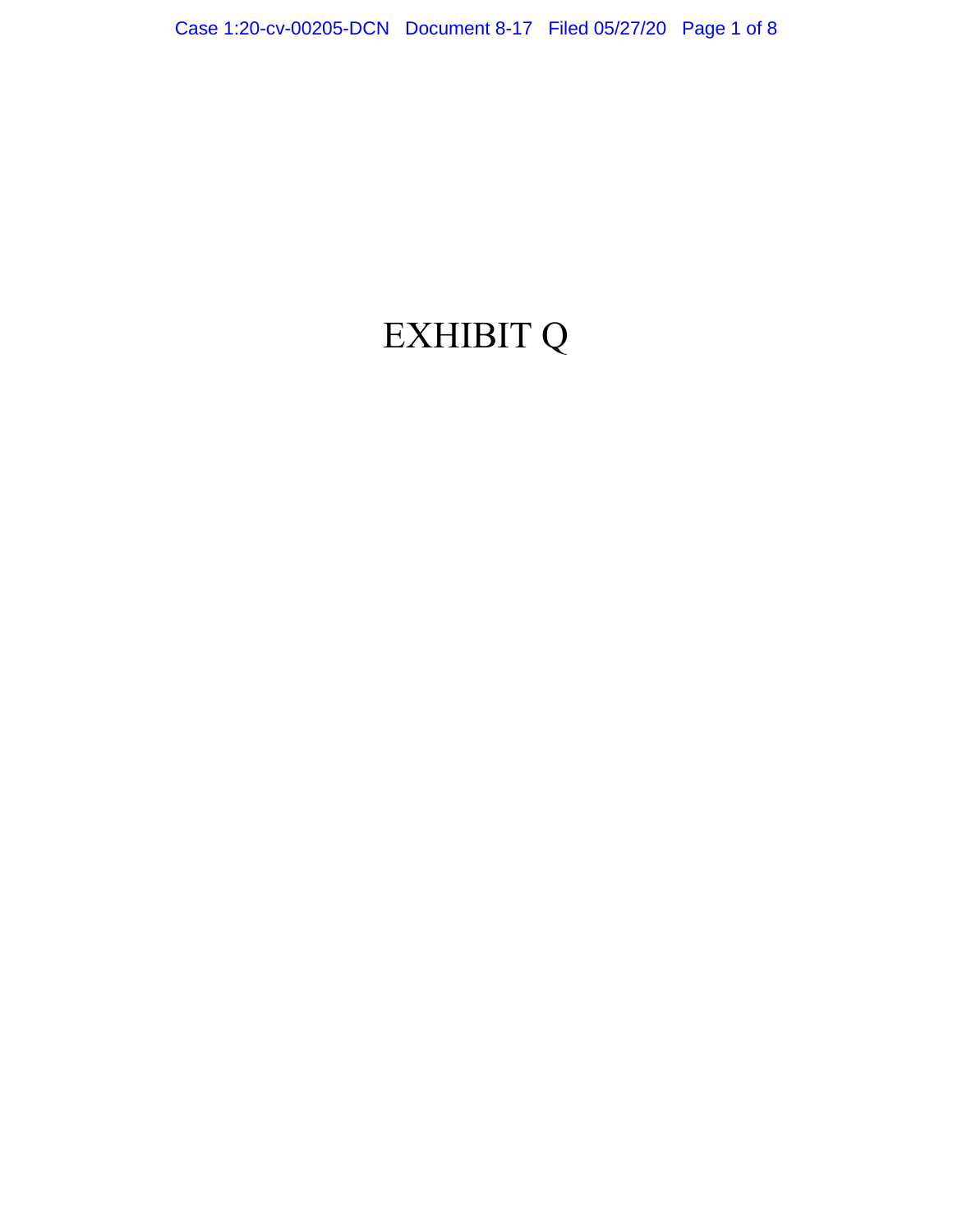## **UNITED STATES DISTRICT COURT DISTRICT OF IDAHO**

| SCOTT HERNDON, REV. JOSH JONES,            |                           |
|--------------------------------------------|---------------------------|
| REV. MICHAEL GULOTTA, REV. TIM             |                           |
| REMINGTON, GABRIEL RENCH,                  |                           |
| CHRIS SCHUELER, AND DON MARTIN             |                           |
|                                            |                           |
|                                            |                           |
| Plaintiffs,                                |                           |
|                                            |                           |
| V.                                         | Case No. $2:20$ -CV-00205 |
|                                            |                           |
| BRADLEY JAY LITTLE, in his official        |                           |
| capacity as Governor of Idaho, and         |                           |
| DAVE JEPPESEN, in his official capacity    |                           |
| as the Director of the Idaho Department of |                           |
| Health and Welfare,                        |                           |
|                                            |                           |
| Defendants.                                |                           |

## **DECLARATION OF PLAINTIFF GABRIEL RENCH**

I, Gabriel Rench, am an adult, under no disability, and hereby declare the following:

- 1. I am a resident of Moscow, Idaho.
- 2. The town of Moscow is in Latah County, Idaho.
- 3. I am competent to testify as to the matters contained herein, I am over the age of 18, and I make this declaration based upon my own personal knowledge and experience.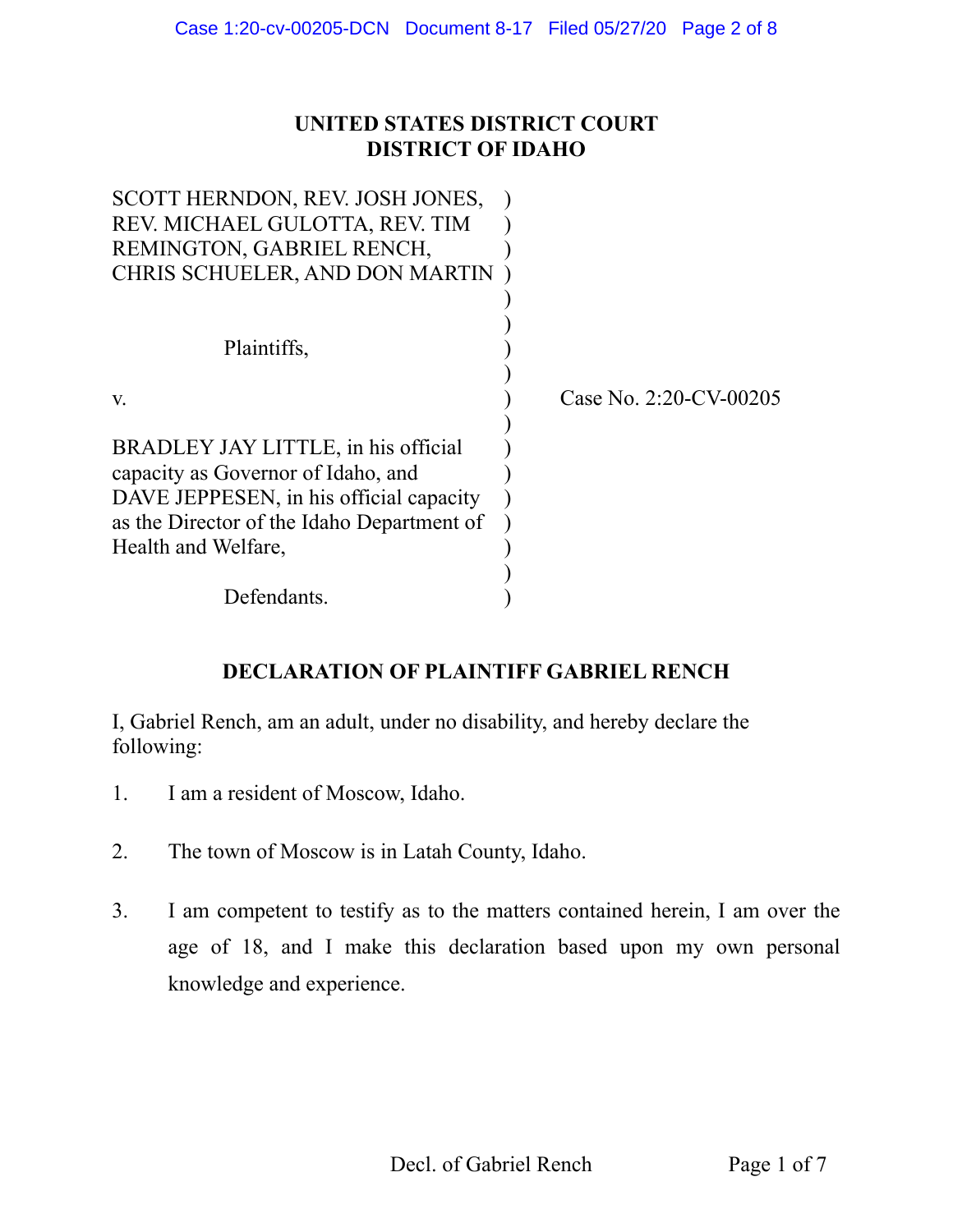- 4. I am a Christian and have the sincerely-held religious belief that the Christian Bible, also known as Scripture, is the inerrant, infallible, efficacious, perspicuous, and all-sufficient Word of God.
- 5. As a Christian, I also have the sincerely-held religious belief that I am required to regularly attend church with my family.
- 6. To that end, in early 2020 my wife and I, along with our three children, were regularly attending Sunday services at Christ Church in Moscow, Idaho.
- 7. The town of Moscow, Idaho is in Latah County, Idaho.
- 8. On or about March 25, 2020, the Governor of Idaho issued a "Statewide Stay-Home Order."
- 9. On or about April 15, the Governor amended that Stay-Home Order.
- 10. On or about May 1, 2020, the Governor issued a statewide Stay Healthy Order.
- 11. On or about May 16, 2020, the Governor issued a new statewide Stay Healthy Order.
- 12. I have read both the original and the amended Stay-Home Order and both the May 1 and May 16 Stay Healthy Orders.
- 13. At no time during the duration of the Statewide Stay-Home Order have I or my family been diagnosed with COVID-19 nor have we had any symptoms consistent with COVID-19.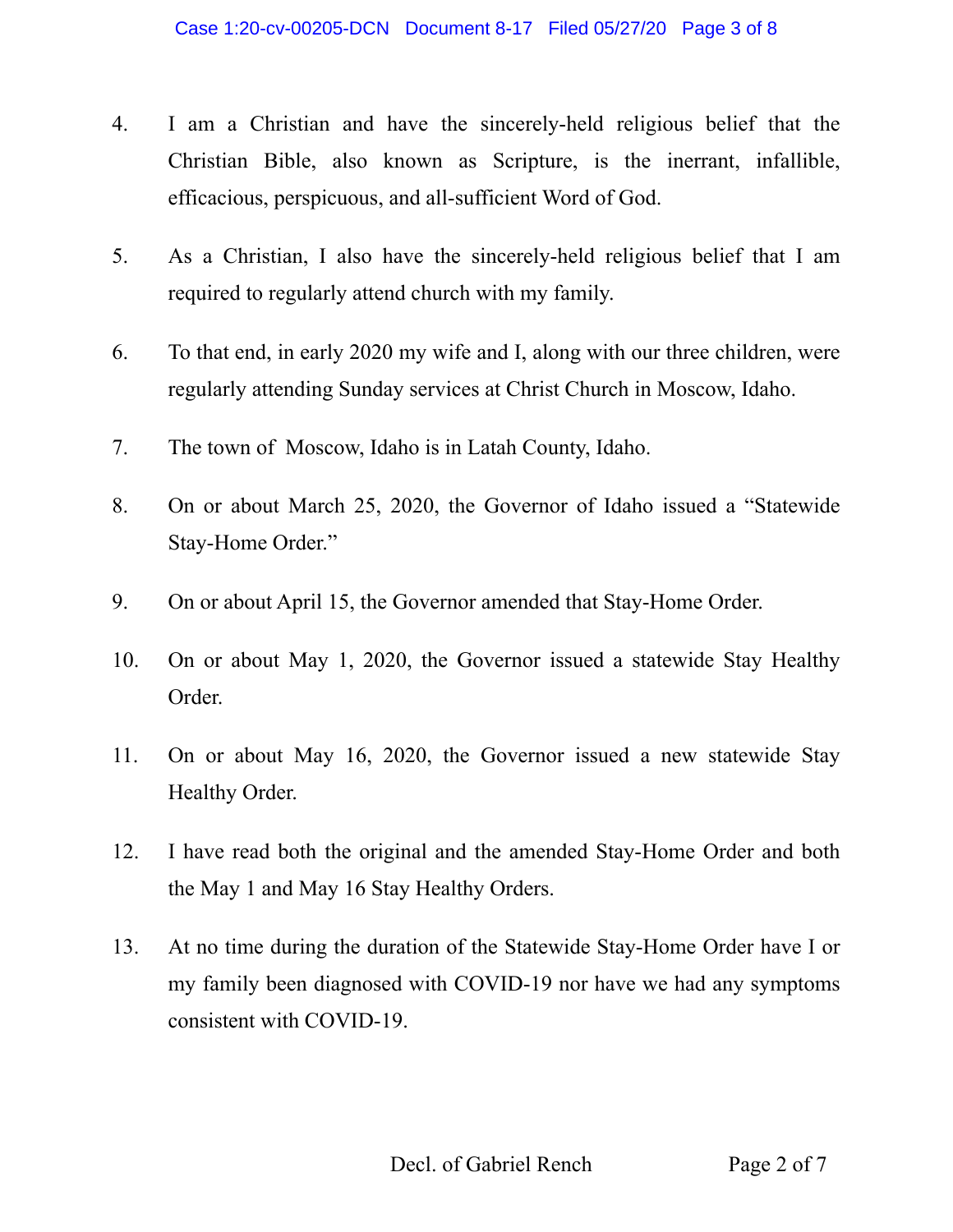- 14. I have read both the original and the amended Stay-Home Order. I found the Stay-Home Order disappointing and disconcerting because all individuals of Idaho were ordered to self-isolate in their place of residence. The only exceptions that were contained in the order were that we may leave to receive essential services or engage in certain essential activities. Gatherings of individuals outside the home are specifically prohibited in the order.
- 15. The order specifically declared that, "All people in Idaho shall immediately cease…participating in all public and private gatherings and multi-person activities for…spiritual… purposes, regardless of the number of people involved, except as specifically identified in Section 8. Such activity includes, but is not limited to…faith-based…activities."
- 16. Nowhere in the order were gatherings for faith-based church services accommodated regardless of location or application of hygienic standards or social distancing nor regardless of whether the individuals were healthy.
- 17. Gatherings for church services were not declared in the order to be allowed as an essential activity or essential purpose.
- 18. It was clear to me that gatherings for church services were not permitted under the order.
- 19. The order specifically directed "that the Sheriff and the Chiefs of Police in the State of Idaho, and the Idaho State Police ensure compliance with and enforce this Order. The violation of any provision of this Order constitutes an imminent threat to public health." The underlying Idaho Code used as the authority for the Stay-Home Order makes a violation of the order punishable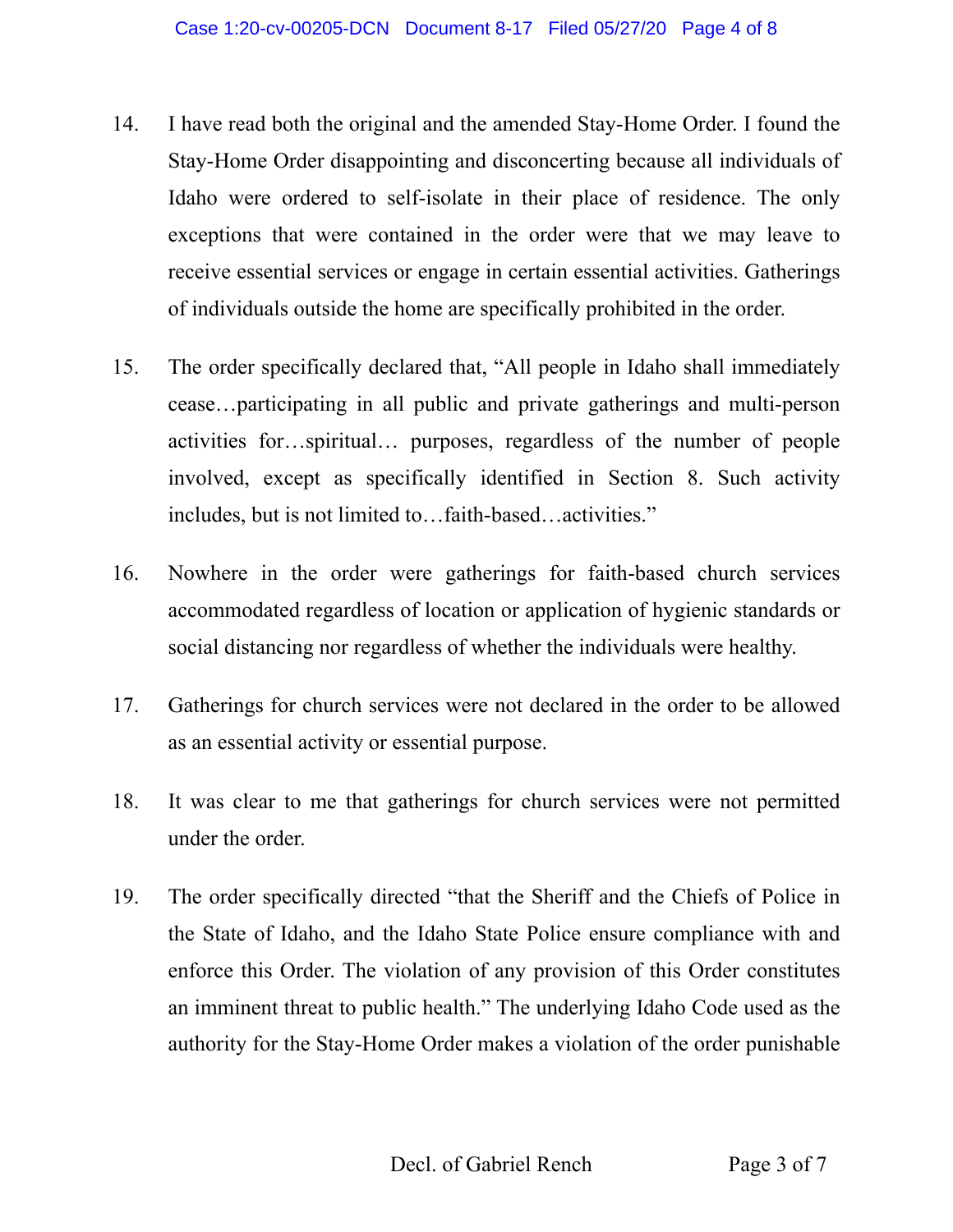as a misdemeanor with potential fines up to \$1,000 and potential incarceration in jail.

- 20. Recognizing this, I am very concerned that the Governor of Idaho has declared the practice of Christian gatherings for worship and religious services to be illegal in this state. That fact is devastating to me as an Idahoan and American who has read both the constitutions of Idaho and the United States.
- 21. As a Christian, I am very concerned regarding the admonition of God expressed, for instance, in Romans 13:1, that I am to "be subject to the governing authorities."
- 22. It is religious belief, as well as the teaching of my faith, that church attendance is an important and necessary part of the practice of the Christian faith.
- 23. My churches, my family and I find essential the exhortation from Hebrews 10:25, "not forsaking the assembling of ourselves together."
- 24. Further, my education and life experience as an Idahoan and an American leads me to believe that the government does not have the authority to prohibit the assembly of healthy people for the purpose of religious worship and spiritual practices and duties. Rather, the First Amendment of the United States Constitution and Article 1 of the Idaho Constitution protect our Godgiven natural law right to publicly assemble for the expression of our Christian faith and the practice of religious worship and our duty to the Christian sacraments.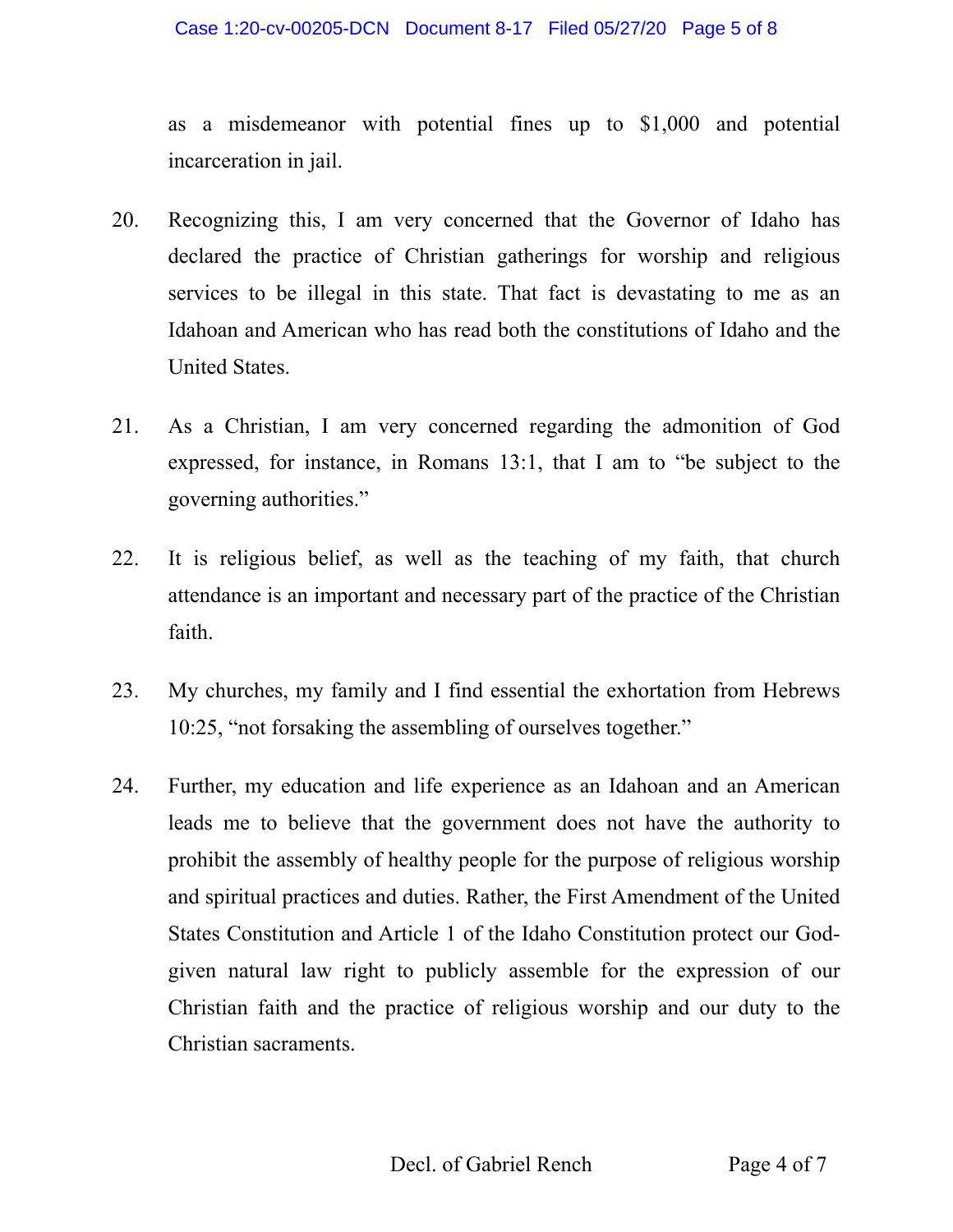- 25. One of the sacraments we practice in our Christian faith, on a weekly basis, is the Lord's Supper (a.k.a. Communion) in order to remember the blood and body of Jesus sacrificed for us. The Bible describes of the Supper in 1 Corinthians 11 as occurring "when ye come together in the church" and "When ye come together therefore into one place." The Stay-Home Order does not seem to permit any possibility of coming together for the practice of the Lord's Supper (or Communion) even if we maintained our normal practice of not sharing the same cup or bread, but distributing individual cups and bread.
- 26. Unfortunately, as a result of the Stay-Home Order my church has not even held traditional Sunday services, not even the observance of Easter Sunday.
- 27. I have considered the possibility of whether we could congregate with other church members in the parking lots and in our cars or outside, but an additional part of the Stay-Home Order declares that "Intrastate travel is prohibited, including but not limited to, travel on scooter, motorcycle, automobile, or public transit, except for those purposes defined in Section 8", and there is no exception provided specifically in Section 8 for any type of travel to or gathering for any spiritual or faith-based purpose. Section 6 of the order specifically admonishes that the only exceptions to the order must be "specifically identified in Section 8."
- 28. A regular part and practice of my Christian faith that has been an immense spiritual and physical help to our family and that seems to be barred entirely by the Stay-Home Order is the calling and gathering of people for the purpose of singing together and hearing a sermon. This critical practice of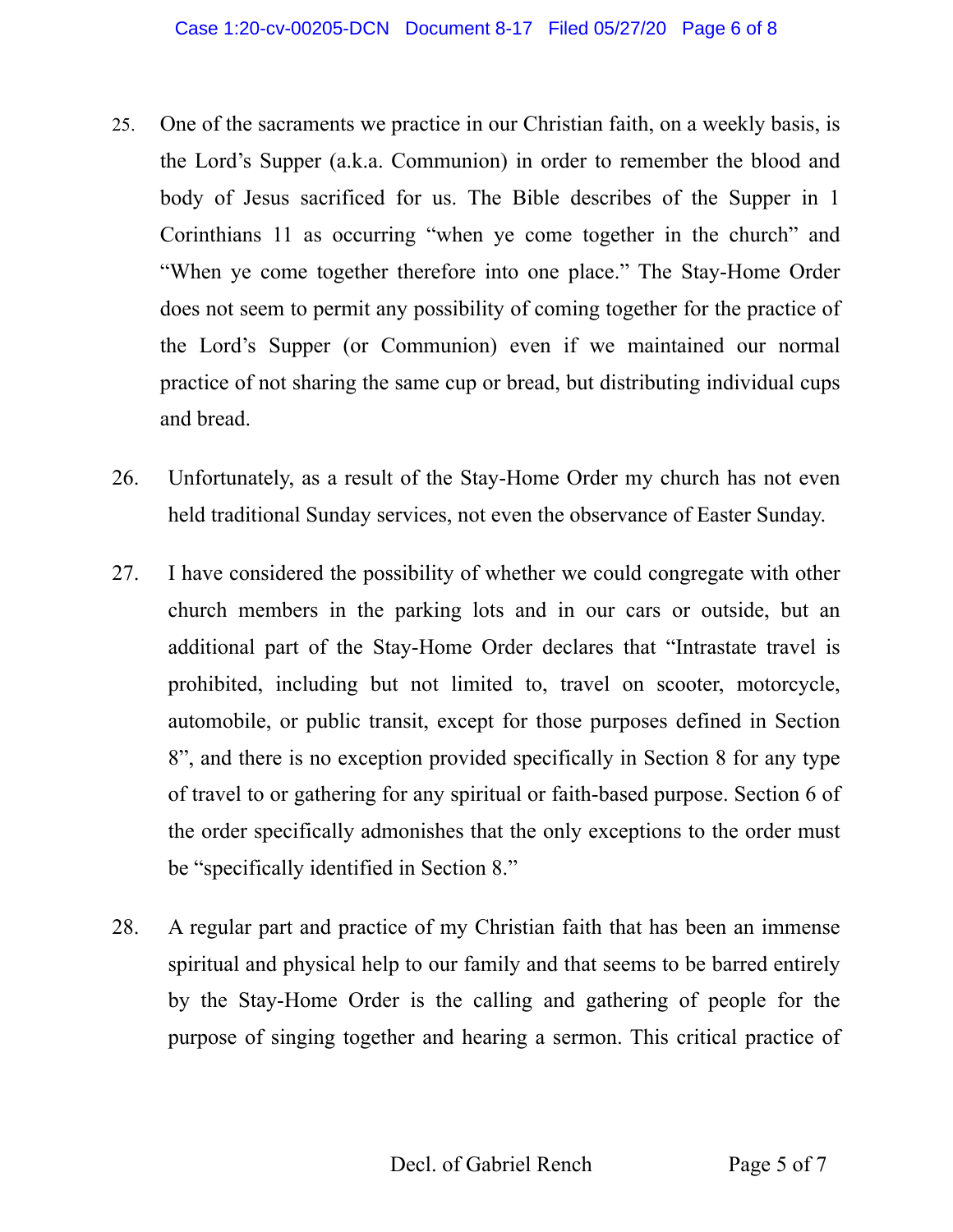my faith seems to be entirely prohibited by the order and chilled by the criminal penalties associated with violations of the order.

- 29. An additional part of my Christian faith and practice and one conducted by my fellowship in church is the laying on of hands of the presbytery for the imparting of leadership and spiritual gifts. "Neglect not the gift that is in thee, which was given thee by prophecy, with the laying on of the hands of the presbytery." 1 Timothy 4:14. The governor's Stay-Home Order has seemed to make no allowance for the gathering of the Church for the purpose of the laying on of the hands of the presbytery for the impartation of leadership and spiritual gifts.
- 30. It is devastating to me that I do not even have an option for religious gathering and worship since my church has closed due to the Stay-Home Order, and it is chilling to me that even if services, gatherings and practices were still available I would be subjecting myself, my wife and my minor children to arrest, fines, and possible imprisonment simply for participating in religious gatherings and the public or corporate practice of our Christian faith.
- 31. I am aware of mothers being arrested and cited in Idaho for allegedly violating the Stay-Home Order.
- 32. I am very concerned that, even if the Stay-Home Order is lifted over the next few weeks or months, the governor and law enforcement will believe that they have the right to shut down churches again in the future if there is another health emergency.